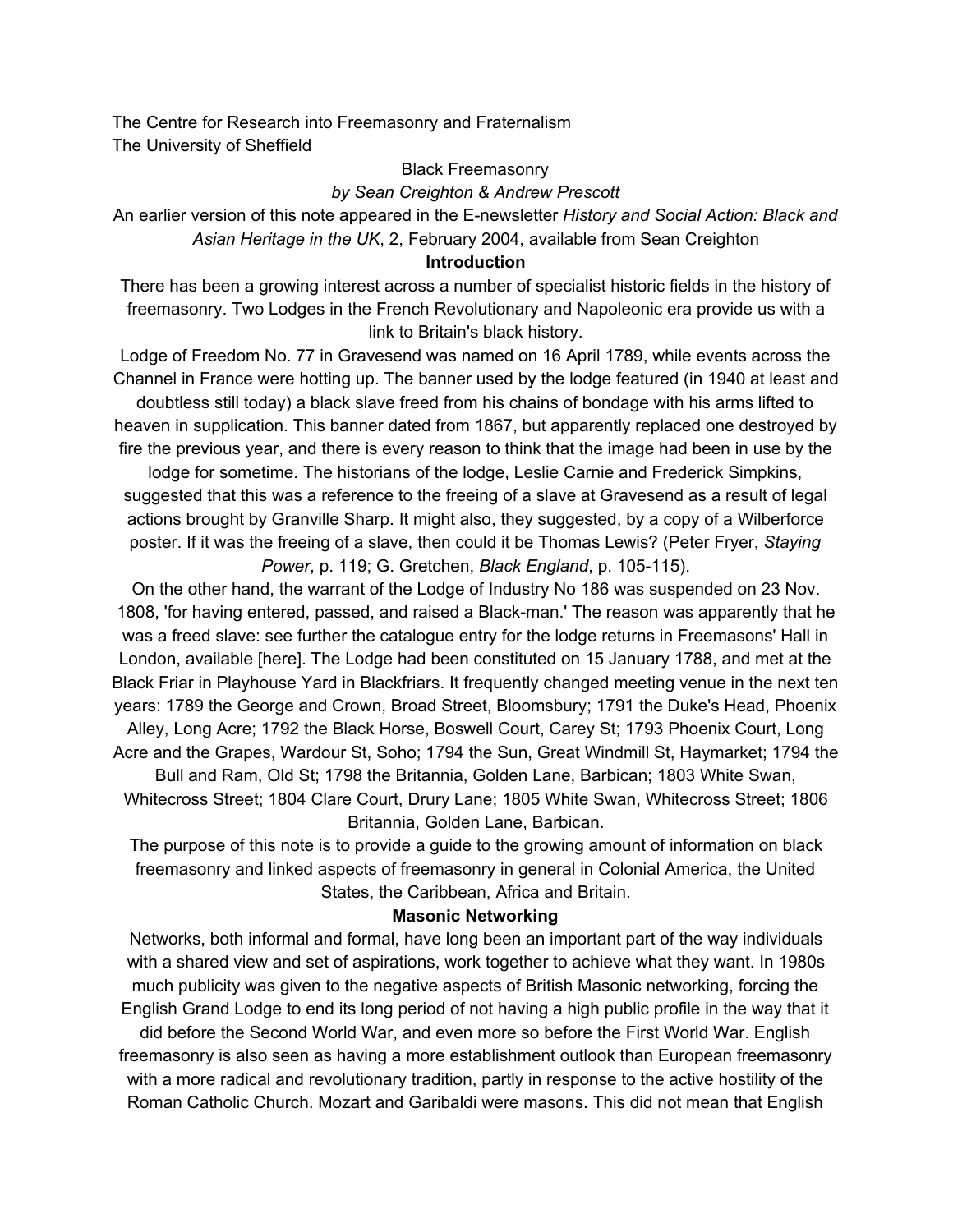freemasonry did not have radicals among its members. The work of Andrew Prescott and others shows how many radicals were also freemasons, including John Baxter Langley, the pro-North supporter in the US Civil War, and Reform League activist, and Richard Bagnall Reed, the Chartist leader in Newcastle.

As the English-British expanded overseas and built its colonial Empire so it exported freemasonry. Freemasonry went to the Americas, and leading Revolutionaries were members, including George Washington and Benjamin Franklin. Because American lodges sanctioned by the English Grand Lodge up to the Revolution would not accept black members, a number of black men joined an Irish lodge based in colonial America. Then they formed the African Lodge, which was sanctioned by the English Grand Lodge in September 1784, and paid its dues to London. The text of the Grand Lodge's authorisation can be read [here].

### **Prince Hall Freemasonry**

After a period when it stopped paying its dues, the African Lodge was struck off the English Grand Lodge's register of lodges in 1813. In 1827 it declared itself independent becoming a Grand Lodge sanctioning the formation of other black lodges in the United States. Its founder was Prince Hall, a freed New England slave, who was probably born in West Africa. American black freemasonry's name is from the founder: Prince Hall Freemasonry (PHF). More information on Prince Hall is available [here] (Thanks to Douglas Banin for this reference). The story of John Marrant, the Chaplain to the African Lodge is told [here]. An extract from William Henry Grimshaw's *Official History of Freemasonry among the Colored People in North America* (1908), describing the reaction of the white Grand Lodge in North Carolina to the formation of a PHF Grand Lodge there can be read [here]. Many famous black Americans have been or are members of PHF including W E B Du Bois, Duke Ellington, Count Basie, Alex Haley, William C Handy, Lionel Hampton, Sugar Ray Robinson, Booker T Washington, Nat King Cole, and Jesse Jackson.See further the lists

available [here], [here] and [here].

It has been claimed that Martin Luther King was a freemason, but this was not the case: see further [here]. Similarly, it is frequently stated that Louis Armstrong was a freemason, but doubt has been expressed about this: see further [here].

Prince Hall Freemasonry has been a major force in the formation of a distinctive Black American middle class. This is discussed in:

*William A. Muraskin, Middle-class Blacks in a White Society: Prince Hall Freemasonry in America (Berkeley and Los Angeles: University of California Press, 1975)*

Loretta J. Williams, *Black Freemasonry and Middle-Class Realities*, University of Missouri Studies 69 (Columbia and London: University of Missouri Press, 1980).

The journal *Gender and History* included in November 2003 an article by Martin Summers, 'Diasporic Brotherhood: Freemasonry and the Transnational Production of Black Middle-Class Masculinity' contrasting two black freemasons, one in New York and the other in Ghana. An abstract is available [here].

Today PHF has about 275,000 members, mostly black, while other freemasons' organisations are mostly white. Most of its lodges are in the United States. There are several web sites servicing lodges in different American States.

# **PHF History**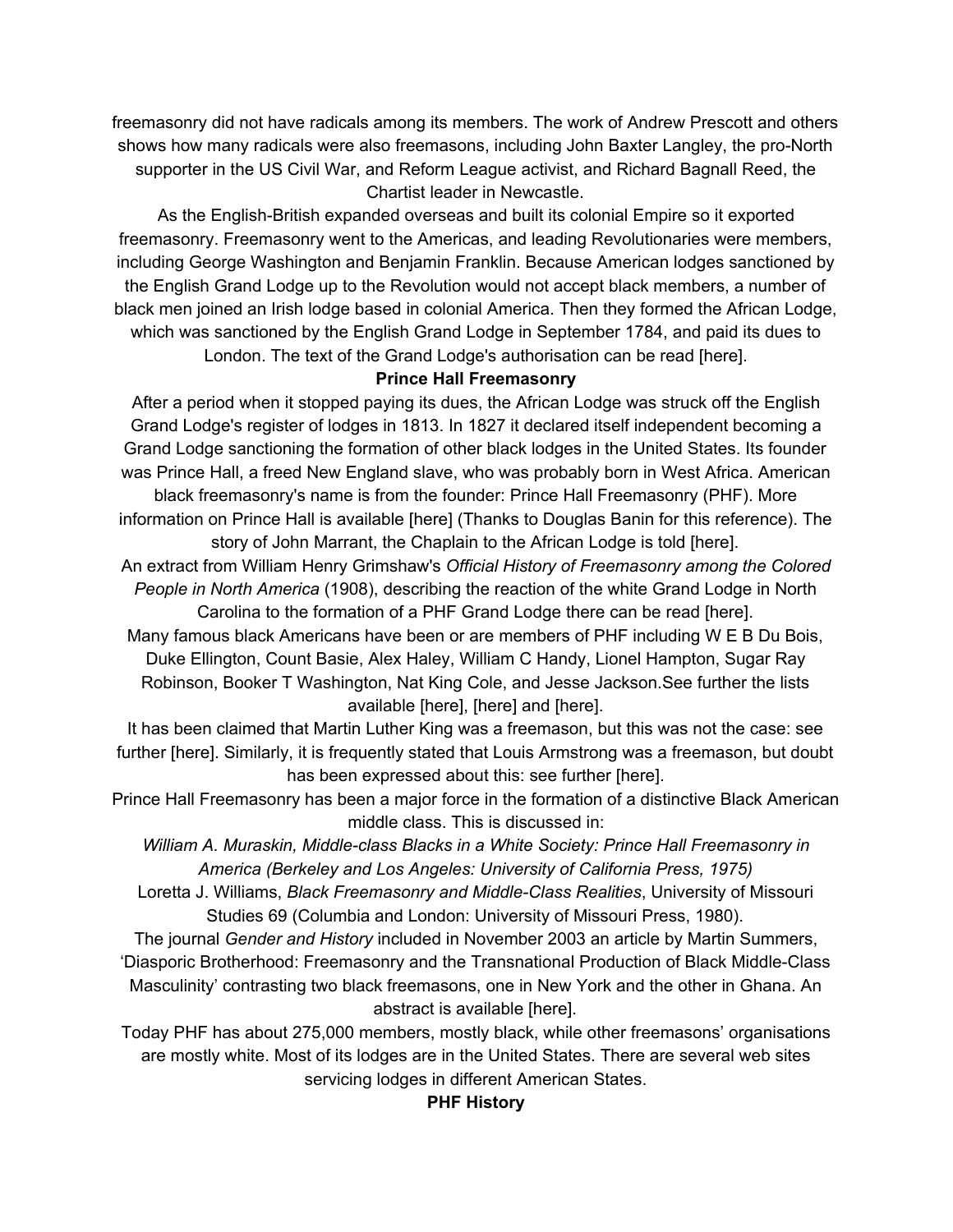Study into the history of PHF is undertaken by the Dr Charles H Wesley Masonic Research Society. It is supporting a memorial to Charles Delany, a leading advocate of PHF, to be sited at the National Afro-American Museum and Cultural Centre at Wilberforce, Ohio.

Details of PHF history and books on PHF include:

An essay by George Draffen

James Abron's Prince Hall Masonry page

Review by R. A. Gilbert of Joseph A. Walkes, *Prince Hall's Mission*. Walkes has his own website with further information on PHF.

Books on PHF are available for purchase [here].

A review of David Gray, *Inside Prince Hall Freemasonry* is available [here].

A listing of webpages with information about PHF has been compiled by Paul Bessel.

Discussions of PHF within the context of US friendly societies have been written by:

*Leslie Siddely in the Humane Studies Review (1992) of the Institute of Humane Studies at the George Mason University, available [here].*

Barbara Franco of the Museum of Our National Heritage at Lexington, available [here]. The *African American Review* Vol. 34. No.2. (Summer 2000) contains an article on 'Prince Hall, Freemasonry and Genealogy' by Joanna Brooks, available [here].

# **Other aspects of American Freemasonry**

Other relevant matters relating to Black Freemasonry are:

*Racism in freemasonry*. Details of an American book on this subject are [here].

*Civil Rights Movement*. Many Prince Hall Masons were active in the Civil Rights Movement. The Prince Hall Masonic Temple in Atlanta was the headquarters of the Southern Christian Leadership founded by Martin Luther King, and King delivered his last speech at the Memphis Masonic Temple. A discussion on freemasons in the movement is available (only as a Google cache) [here].

# **Africa and the Caribbean.**

PHF has Grand and ordinary lodges in the Caribbean. Black men in Africa and the Caribbean not only joined PHF, but also lodges under the English, Scottish and Irish Grand Lodges (the last two were particularly popular with black freemasons).

Two fundamental studies of freemasonry in African countries are:

*Augustus Casely-Hayford and Richard Rathbone, 'Politics, Families and Freemasonry in the Colonial Gold Coast', in: J. F. Ade Ajayi and J. D. Y. Peel, Peoples and Empires in African History: Essays in Memory of Michael Crowder (London: Longman 1992, pp. 143-60)*

Abner Cohen, 'The Politics of Ritual Secrecy' (*Man* 6 (1971. pp.427-448), reprinted in *On The Margin of the Visible: Sociology, the Esoteric and the Occult*, ed. Edward A. Tiryakian, pp.

111-140 (New York, London, Sydney, Toronto: John Wiley and Sons, 1974), which deals with Sierra Leone. Anecdotes told by American freemasons report that during the civil war many Black freemasons from Sierra Leone fled to America, where they took an active part in breaking some remaining colour bars in lodges in the southern United States.

A picture of an English masonic lodge in Lagos with black and white members in the early 20th

century is [here].

# **Black Freemasonry in Britain**